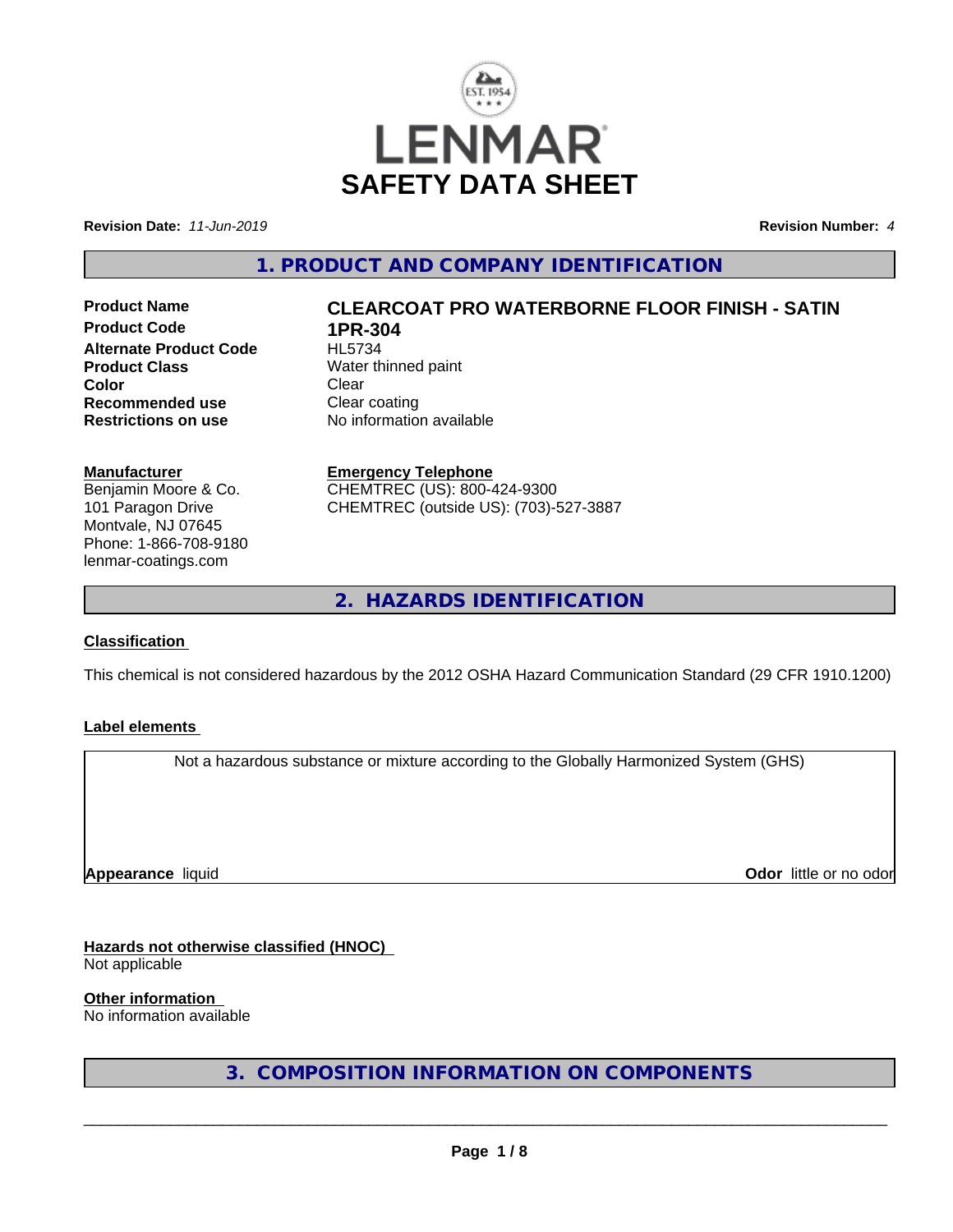| <b>Chemical name</b>                         | ™ NO.<br>un,               | Wair |
|----------------------------------------------|----------------------------|------|
| i monomethvl ether<br>alvcol:<br>Dipropylene | -- 44-8<br>34.<br>ונט<br>. |      |

|                                                  | 4. FIRST AID MEASURES                                                                                    |
|--------------------------------------------------|----------------------------------------------------------------------------------------------------------|
| <b>General Advice</b>                            | No hazards which require special first aid measures.                                                     |
| <b>Eye Contact</b>                               | Rinse thoroughly with plenty of water for at least 15 minutes and consult a<br>physician.                |
| <b>Skin Contact</b>                              | Wash off immediately with soap and plenty of water while removing all<br>contaminated clothes and shoes. |
| <b>Inhalation</b>                                | Move to fresh air. If symptoms persist, call a physician.                                                |
| Ingestion                                        | Clean mouth with water and afterwards drink plenty of water. Consult a physician<br>if necessary.        |
| <b>Most Important</b><br><b>Symptoms/Effects</b> | None known.                                                                                              |
| <b>Notes To Physician</b>                        | Treat symptomatically.                                                                                   |

**5. FIRE-FIGHTING MEASURES**

| <b>Suitable Extinguishing Media</b>                                              | Use extinguishing measures that are appropriate to local<br>circumstances and the surrounding environment.                                   |  |
|----------------------------------------------------------------------------------|----------------------------------------------------------------------------------------------------------------------------------------------|--|
| Protective equipment and precautions for firefighters                            | As in any fire, wear self-contained breathing apparatus<br>pressure-demand, MSHA/NIOSH (approved or equivalent)<br>and full protective gear. |  |
| <b>Specific Hazards Arising From The Chemical</b>                                | Closed containers may rupture if exposed to fire or<br>extreme heat.                                                                         |  |
| <b>Sensitivity to mechanical impact</b>                                          | No.                                                                                                                                          |  |
| Sensitivity to static discharge                                                  | No.                                                                                                                                          |  |
| <b>Flash Point Data</b><br>Flash point (°F)<br>Flash Point (°C)<br><b>Method</b> | Not applicable<br>Not applicable<br>Not applicable                                                                                           |  |
| <b>Flammability Limits In Air</b>                                                |                                                                                                                                              |  |
| Lower flammability limit:<br><b>Upper flammability limit:</b>                    | Not applicable<br>Not applicable                                                                                                             |  |
| <b>NFPA</b><br>Health: 1<br><b>Flammability: 0</b>                               | <b>Instability: 0</b><br><b>Special:</b> Not Applicable                                                                                      |  |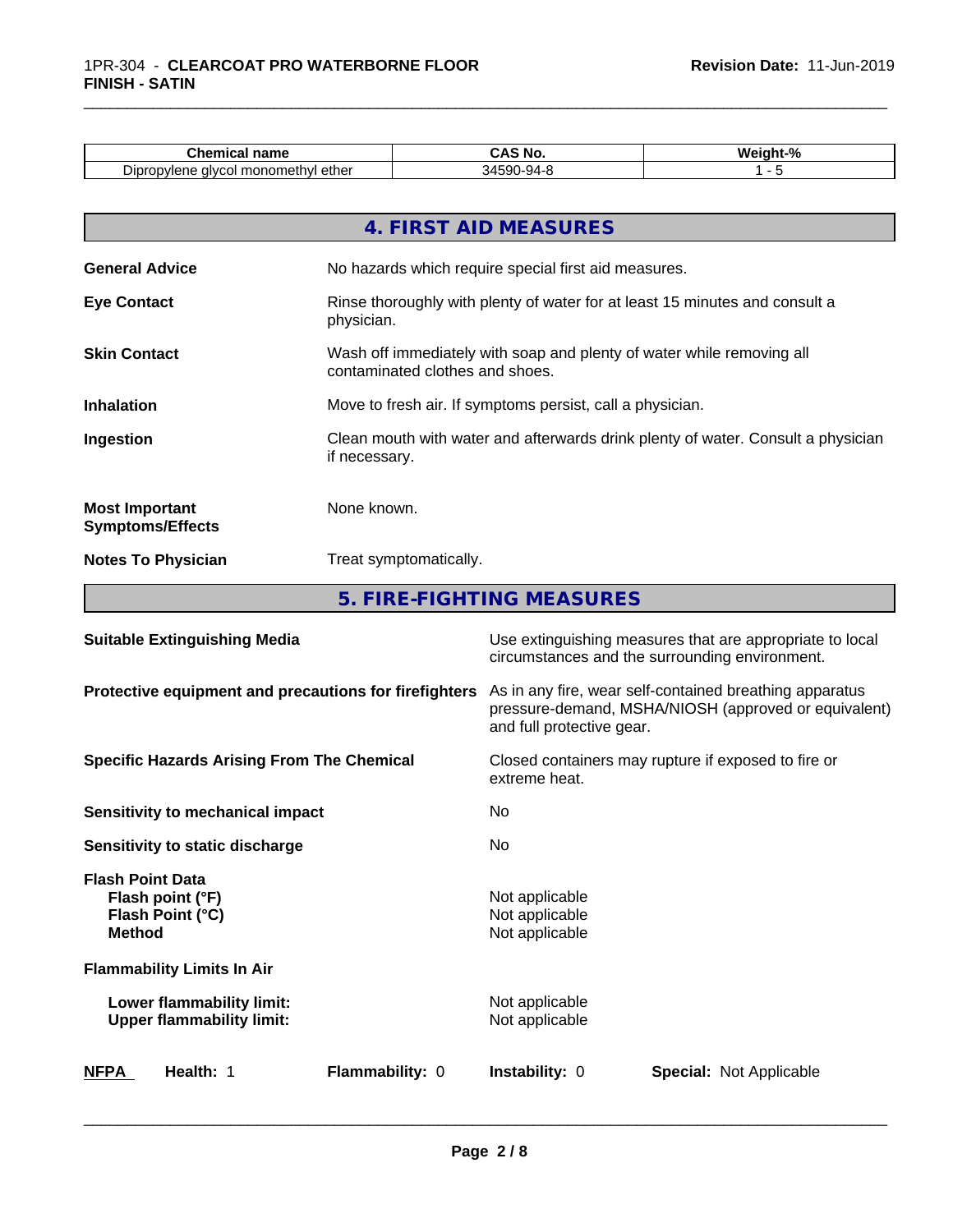#### **NFPA Legend**

- 0 Not Hazardous
- 1 Slightly
- 2 Moderate
- 3 High
- 4 Severe

*The ratings assigned are only suggested ratings, the contractor/employer has ultimate responsibilities for NFPA ratings where this system is used.*

\_\_\_\_\_\_\_\_\_\_\_\_\_\_\_\_\_\_\_\_\_\_\_\_\_\_\_\_\_\_\_\_\_\_\_\_\_\_\_\_\_\_\_\_\_\_\_\_\_\_\_\_\_\_\_\_\_\_\_\_\_\_\_\_\_\_\_\_\_\_\_\_\_\_\_\_\_\_\_\_\_\_\_\_\_\_\_\_\_\_\_\_\_

*Additional information regarding the NFPA rating system is available from the National Fire Protection Agency (NFPA) at www.nfpa.org.*

|                                  | 6. ACCIDENTAL RELEASE MEASURES                                                                                                                                                   |  |
|----------------------------------|----------------------------------------------------------------------------------------------------------------------------------------------------------------------------------|--|
| <b>Personal Precautions</b>      | Avoid contact with skin, eyes and clothing. Ensure adequate ventilation.                                                                                                         |  |
| <b>Other Information</b>         | Prevent further leakage or spillage if safe to do so.                                                                                                                            |  |
| <b>Environmental precautions</b> | See Section 12 for additional Ecological Information.                                                                                                                            |  |
| <b>Methods for Cleaning Up</b>   | Soak up with inert absorbent material. Sweep up and shovel into suitable<br>containers for disposal.                                                                             |  |
|                                  | 7. HANDLING AND STORAGE                                                                                                                                                          |  |
| Handling                         | Avoid contact with skin, eyes and clothing. Avoid breathing vapors, spray mists or<br>sanding dust. In case of insufficient ventilation, wear suitable respiratory<br>equipment. |  |
| <b>Storage</b>                   | Keep container tightly closed. Keep out of the reach of children.                                                                                                                |  |
| <b>Incompatible Materials</b>    | No information available                                                                                                                                                         |  |
|                                  |                                                                                                                                                                                  |  |

## **8. EXPOSURE CONTROLS/PERSONAL PROTECTION**

### **Exposure Limits**

| <b>Chemical name</b>                | <b>ACGIH TLV</b> | <b>OSHA PEL</b>                   |
|-------------------------------------|------------------|-----------------------------------|
| Dipropylene glycol monomethyl ether | 100 ppm - TWA    | 100 ppm - TWA                     |
|                                     | 150 ppm - STEL   | 600 mg/m <sup>3</sup> - TWA       |
|                                     | Skin             | prevent or reduce skin absorption |

#### **Legend**

ACGIH - American Conference of Governmental Industrial Hygienists Exposure Limits OSHA - Occupational Safety & Health Administration Exposure Limits N/E - Not Established

| <b>Engineering Measures</b>          | Ensure adequate ventilation, especially in confined areas.               |
|--------------------------------------|--------------------------------------------------------------------------|
| <b>Personal Protective Equipment</b> |                                                                          |
| <b>Eye/Face Protection</b>           | Safety glasses with side-shields.                                        |
| <b>Skin Protection</b>               | Protective gloves and impervious clothing.                               |
| <b>Respiratory Protection</b>        | In case of insufficient ventilation wear suitable respiratory equipment. |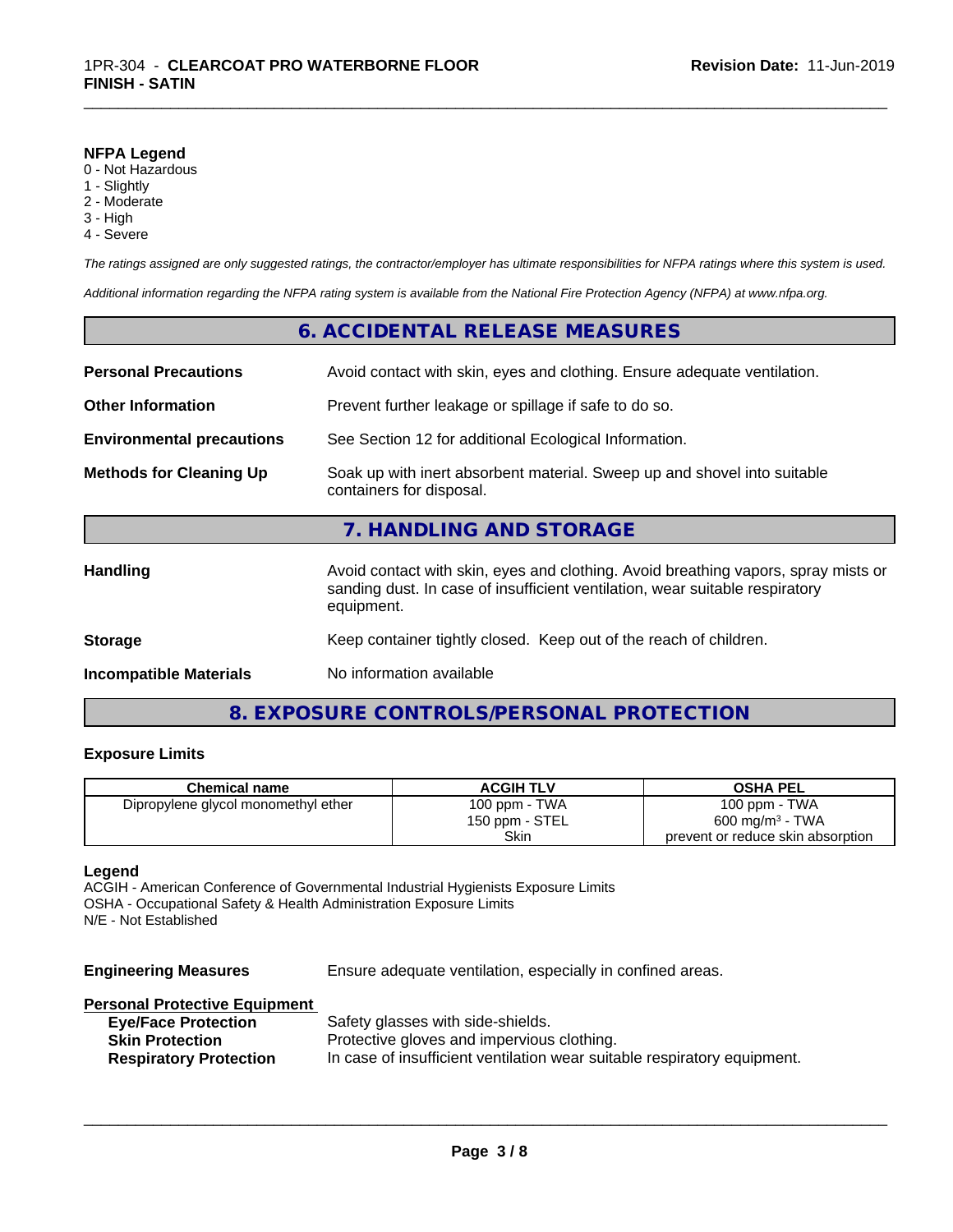**Hygiene Measures** Avoid contact with skin, eyes and clothing. Remove and wash contaminated clothing before re-use. Wash thoroughly after handling.

## **9. PHYSICAL AND CHEMICAL PROPERTIES**

**Appearance** liquid **Odor** little or no odor **Odor Threshold No information available Density (lbs/gal)** 8.65 - 8.75 **Specific Gravity** 1.04 - 1.06 **pH pH**  $\blacksquare$ **Viscosity (cps)** No information available<br> **Solubility(ies)** No information available **Solubility(ies)**<br> **No information available**<br> **Water solubility**<br> **Water solubility Evaporation Rate No information available No information available Vapor pressure** No information available **Vapor density Vapor** density **Wt. % Solids** 25 - 35 **Vol. % Solids** 20 - 30 **Wt. % Volatiles Vol. % Volatiles** 70 - 80<br> **VOC Requiatory Limit (q/L)**  $\leq$  275 **VOC** Regulatory Limit (g/L) **Boiling Point (°F)** 212 **Boiling Point (°C)** 100<br>**Freezing point (°F)** 100<br>32 **Freezing point (°F) Freezing Point (°C)** 0 **Flash point (°F)**<br> **Flash Point (°C)**<br> **Flash Point (°C)**<br> **Clash Point (°C) Flash Point (°C) Method** Not applicable not applicable not applicable not applicable not applicable not applicable not applicable **Flammability (solid, gas)** Not applicable<br> **Upper flammability limit:** Not applicable **Upper flammability limit:**<br> **Lower flammability limit:** Not applicable Not applicable **Lower flammability limit: Autoignition Temperature (°F)**<br> **Autoignition Temperature (°C)** No information available **Autoignition Temperature (°C) Decomposition Temperature (°F)**<br> **Decomposition Temperature (°C)** Moinformation available **Decomposition Temperature (°C)**<br>Partition coefficient

**No information available No information available** 

## **10. STABILITY AND REACTIVITY**

| <b>Reactivity</b>                         | Not Applicable                           |
|-------------------------------------------|------------------------------------------|
| <b>Chemical Stability</b>                 | Stable under normal conditions.          |
| <b>Conditions to avoid</b>                | Prevent from freezing.                   |
| <b>Incompatible Materials</b>             | No materials to be especially mentioned. |
| <b>Hazardous Decomposition Products</b>   | None under normal use.                   |
| <b>Possibility of hazardous reactions</b> | None under normal conditions of use.     |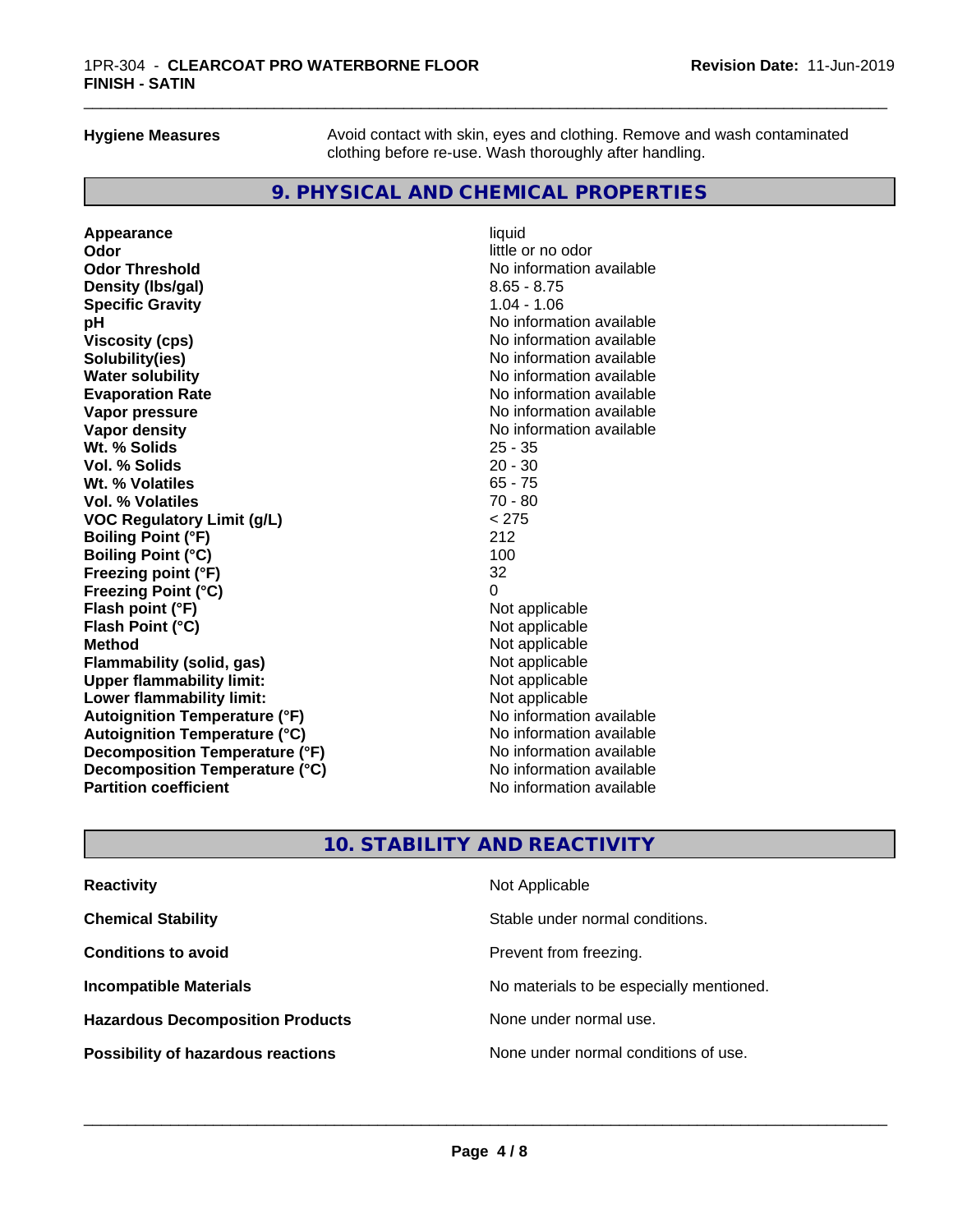## **11. TOXICOLOGICAL INFORMATION**

| <b>Product Information</b>                                                                                                                                                                                                                                                                            |                                                                                                                                                                                                                                                                                                                                                                                                   |
|-------------------------------------------------------------------------------------------------------------------------------------------------------------------------------------------------------------------------------------------------------------------------------------------------------|---------------------------------------------------------------------------------------------------------------------------------------------------------------------------------------------------------------------------------------------------------------------------------------------------------------------------------------------------------------------------------------------------|
| Information on likely routes of exposure                                                                                                                                                                                                                                                              |                                                                                                                                                                                                                                                                                                                                                                                                   |
| <b>Principal Routes of Exposure</b>                                                                                                                                                                                                                                                                   | Eye contact, skin contact and inhalation.                                                                                                                                                                                                                                                                                                                                                         |
| <b>Acute Toxicity</b>                                                                                                                                                                                                                                                                                 |                                                                                                                                                                                                                                                                                                                                                                                                   |
| <b>Product Information</b>                                                                                                                                                                                                                                                                            | No information available                                                                                                                                                                                                                                                                                                                                                                          |
|                                                                                                                                                                                                                                                                                                       | Symptoms related to the physical, chemical and toxicological characteristics                                                                                                                                                                                                                                                                                                                      |
| <b>Symptoms</b>                                                                                                                                                                                                                                                                                       | No information available                                                                                                                                                                                                                                                                                                                                                                          |
|                                                                                                                                                                                                                                                                                                       | Delayed and immediate effects as well as chronic effects from short and long-term exposure                                                                                                                                                                                                                                                                                                        |
| Eye contact<br><b>Skin contact</b>                                                                                                                                                                                                                                                                    | May cause slight irritation.<br>Substance may cause slight skin irritation. Prolonged or repeated contact may dry<br>skin and cause irritation.                                                                                                                                                                                                                                                   |
| <b>Inhalation</b><br>Ingestion<br><b>Sensitization</b><br><b>Neurological Effects</b><br><b>Mutagenic Effects</b><br><b>Reproductive Effects</b><br><b>Developmental Effects</b><br><b>Target organ effects</b><br>STOT - single exposure<br><b>STOT - repeated exposure</b><br>Other adverse effects | May cause irritation of respiratory tract.<br>Ingestion may cause gastrointestinal irritation, nausea, vomiting and diarrhea.<br>No information available<br>No information available.<br>No information available.<br>No information available.<br>No information available.<br>No information available.<br>No information available.<br>No information available.<br>No information available. |

#### **Numerical measures of toxicity**

**The following values are calculated based on chapter 3.1 of the GHS document**

| <b>ATEmix (oral)</b>   | 25558 mg/kg |
|------------------------|-------------|
| <b>ATEmix (dermal)</b> | 87824 mg/kg |

#### **Component Information**

| Chemical name                 | Oral LD50               | Dermal LD50             | Inhalation LC50 |
|-------------------------------|-------------------------|-------------------------|-----------------|
| Dipropylene glycol monomethyl | $= 5400 \mu L/kg$ (Rat) | $= 9500$ mg/kg (Rabbit) |                 |
| ether                         |                         |                         |                 |
| 34590-94-8                    |                         |                         |                 |

#### **Carcinogenicity**

*There are no known carcinogenic chemicals in this product above reportable levels.*

# **12. ECOLOGICAL INFORMATION**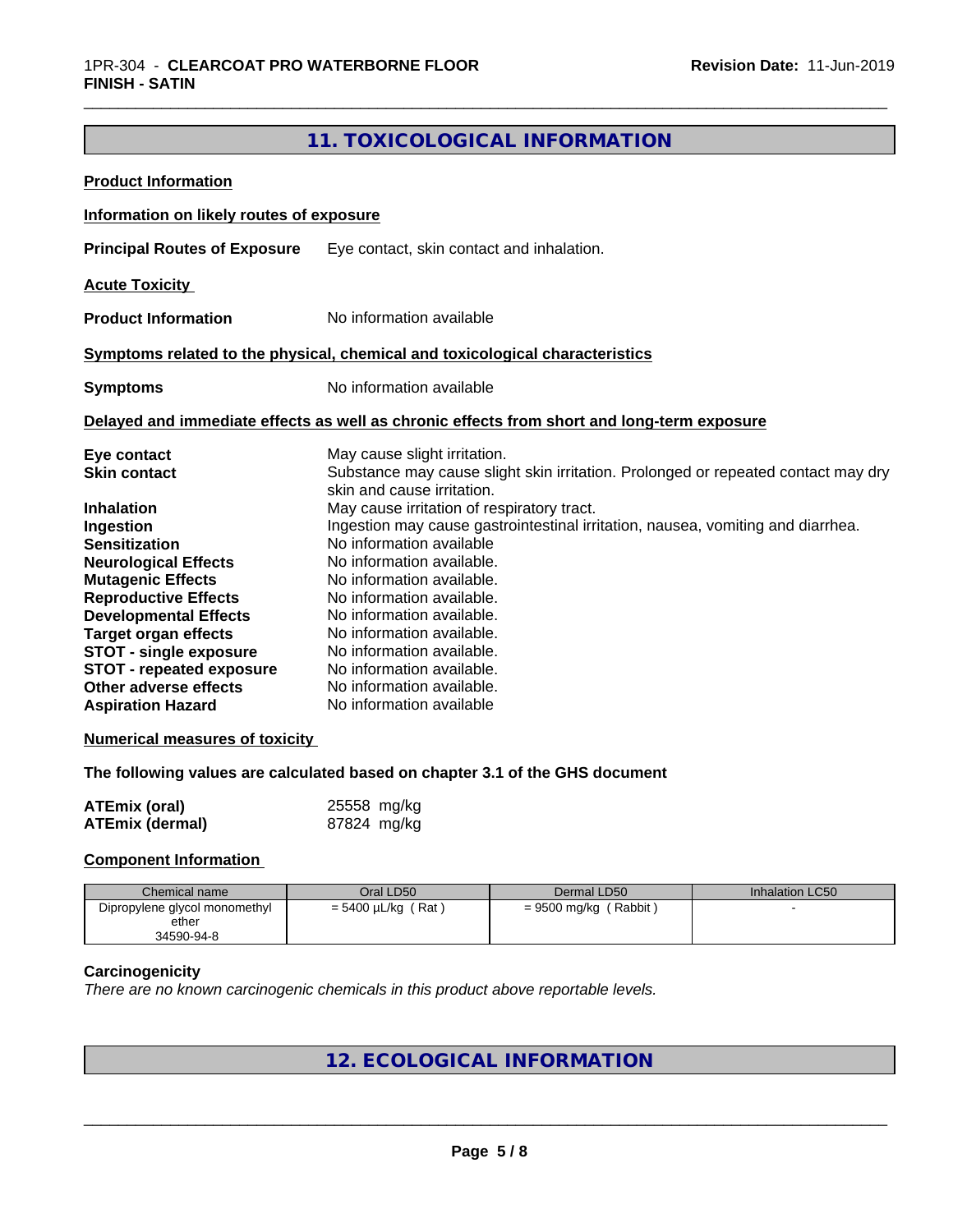\_\_\_\_\_\_\_\_\_\_\_\_\_\_\_\_\_\_\_\_\_\_\_\_\_\_\_\_\_\_\_\_\_\_\_\_\_\_\_\_\_\_\_\_\_\_\_\_\_\_\_\_\_\_\_\_\_\_\_\_\_\_\_\_\_\_\_\_\_\_\_\_\_\_\_\_\_\_\_\_\_\_\_\_\_\_\_\_\_\_\_\_\_

## **Ecotoxicity Effects**

The environmental impact of this product has not been fully investigated.

#### **Product Information**

#### **Acute Toxicity to Fish**

No information available

#### **Acute Toxicity to Aquatic Invertebrates**

No information available

#### **Acute Toxicity to Aquatic Plants**

No information available

#### **Persistence / Degradability**

No information available.

#### **Bioaccumulation**

No information available.

#### **Mobility in Environmental Media**

No information available.

#### **Ozone**

No information available

#### **Component Information**

#### **Acute Toxicity to Fish**

No information available

#### **Acute Toxicity to Aquatic Invertebrates**

No information available

### **Acute Toxicity to Aquatic Plants**

No information available

|                              | 13. DISPOSAL CONSIDERATIONS                                                                                                                                                                                               |
|------------------------------|---------------------------------------------------------------------------------------------------------------------------------------------------------------------------------------------------------------------------|
| <b>Waste Disposal Method</b> | Dispose of in accordance with federal, state, and local regulations. Local<br>requirements may vary, consult your sanitation department or state-designated<br>environmental protection agency for more disposal options. |
|                              | 14. TRANSPORT INFORMATION                                                                                                                                                                                                 |
| <b>DOT</b>                   | Not regulated                                                                                                                                                                                                             |
| <b>ICAO / IATA</b>           | Not regulated                                                                                                                                                                                                             |
|                              |                                                                                                                                                                                                                           |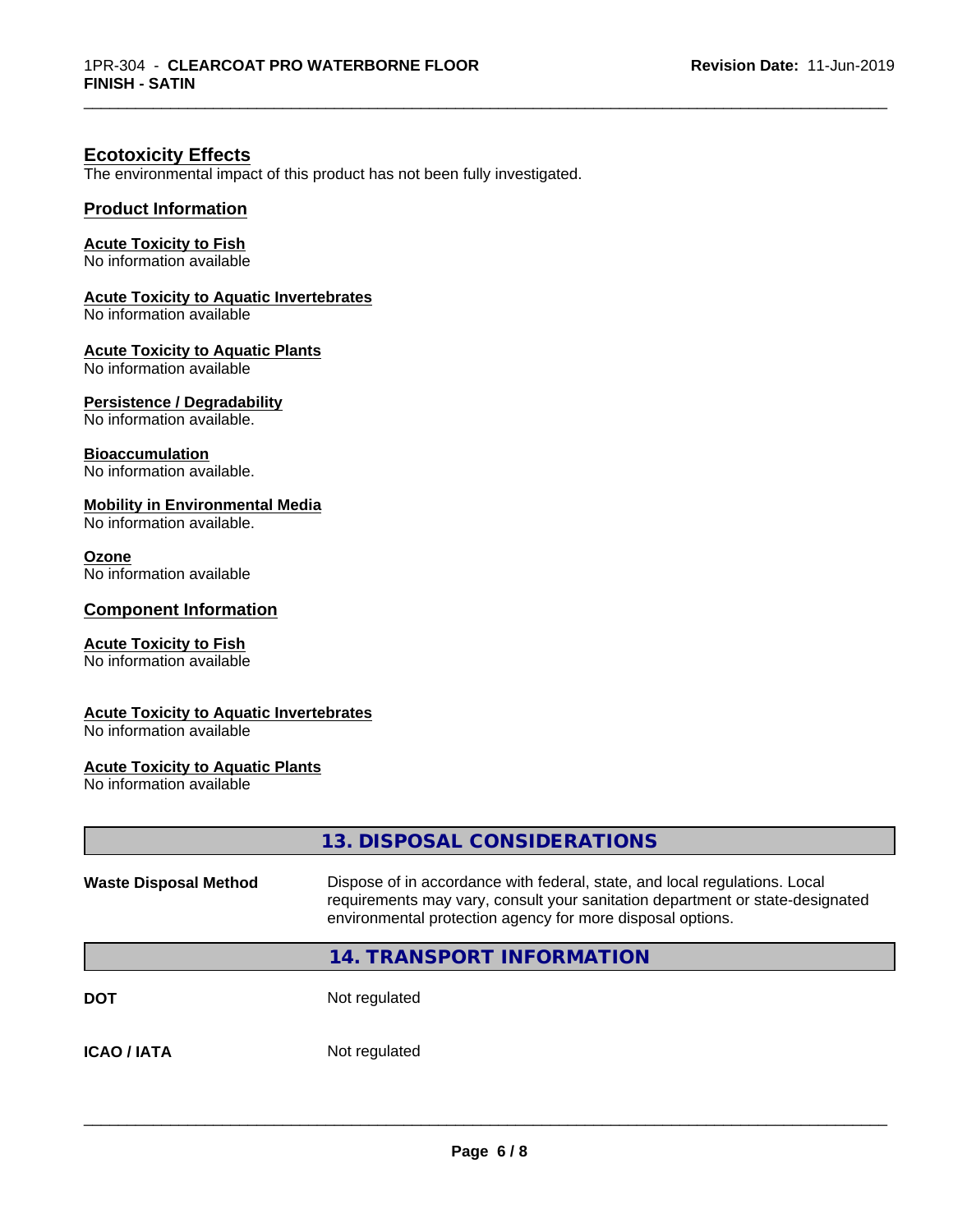**IMDG / IMO** Not regulated

#### **15. REGULATORY INFORMATION**

## **International Inventories**

| <b>TSCA: United States</b> | Yes - All components are listed or exempt. |
|----------------------------|--------------------------------------------|
| <b>DSL: Canada</b>         | No - Not all of the components are listed. |

## **Federal Regulations**

#### **SARA 311/312 hazardous categorization**

| No |
|----|
| Nο |
| No |
| Nο |
| N٥ |
|    |

#### **SARA 313**

Section 313 of Title III of the Superfund Amendments and Reauthorization Act of 1986 (SARA). This product contains a chemical or chemicals which are subject to the reporting requirements of the Act and Title 40 of the Code of Federal Regulations, Part 372:

| Chemical name                       | CAS No.    | Weight-% | <b>CERCLA/SARA 313</b>     |
|-------------------------------------|------------|----------|----------------------------|
|                                     |            |          | (de minimis concentration) |
| Dipropylene glycol monomethyl ether | 34590-94-8 |          |                            |

#### **Clean Air Act,Section 112 Hazardous Air Pollutants (HAPs) (see 40 CFR 61)**

This product contains the following HAPs:

| Chemical name                       | CAS No.    | Weight-% | <b>Hazardous Air Pollutant</b> |
|-------------------------------------|------------|----------|--------------------------------|
|                                     |            |          | (HAP)                          |
| Dipropylene glycol monomethyl ether | 34590-94-8 |          | Listed                         |

#### **US State Regulations**

#### **California Proposition 65**

**AVIMARNING:** Cancer and Reproductive Harm– www.P65warnings.ca.gov

#### **State Right-to-Know**

| name<br>UNEMICA.                                                               | Mass<br>quiluacua | Jersev<br><b>Nev</b><br>156 | ;vIvania |
|--------------------------------------------------------------------------------|-------------------|-----------------------------|----------|
| $\overline{\phantom{0}}$<br>∶ monometh∨l ether ار<br>Dipropylene<br>alvco<br>. |                   |                             |          |

#### **Legend**

X - Listed